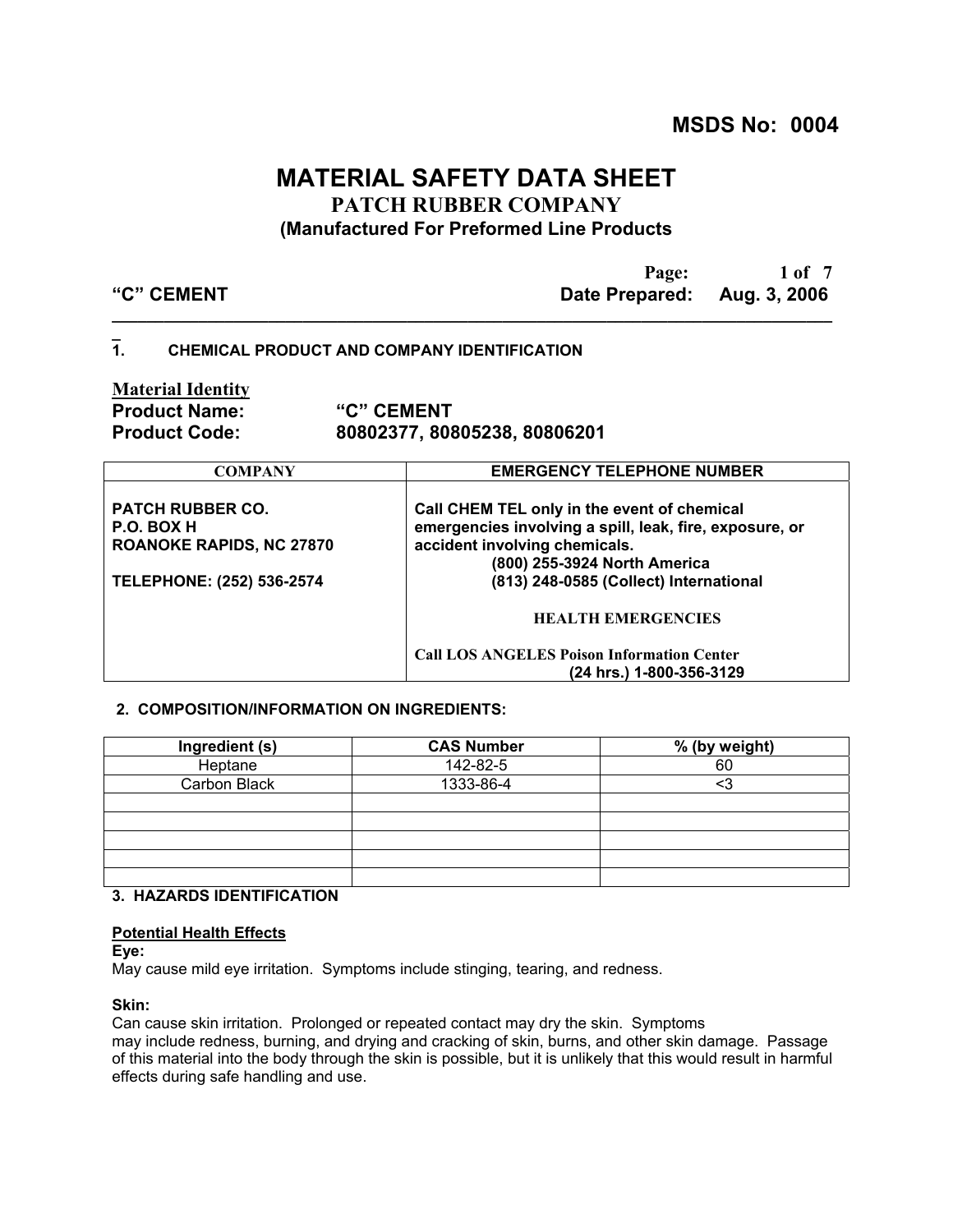| <b>PATCH RUBBER COMPANY</b> | Page:           | 2 of 7       |
|-----------------------------|-----------------|--------------|
|                             | Date Prepared:  | Aug. 3, 2006 |
| "C" CEMENT                  | <b>MSDS No:</b> | 0004         |
|                             |                 |              |

#### **Swallowing:**

Swallowing small amounts of this material during normal handling is not likely to cause harmful effects. Swallowing large amounts may be harmful. This material can get into the lungs during swallowing or vomiting. This results in lung inflammation and other lung injury.

#### **Inhalation:**

Breathing of vapor or mist is possible. Breathing small amounts of this material during normal handling is not likely to cause harmful effects. Breathing large amounts may be harmful. Symptoms usually occur at air concentrations higher than the recommended exposure limits (See Section 8).

#### **Symptoms of Exposure:**

Signs and symptoms of exposure to this material through breathing, swallowing, and/or passage of the material through the skin may include: stomach or intestinal upset (nausea, vomiting, diarrhea), irritation (nose, throat, airway), central nervous system depression (dizziness, drowsiness, weakness, fatigue, nausea, headache, unconsciousness), temporary changes in mood and behavior, loss of appetite, loss of coordination, irregular heartbeat, narcosis (dazed or sluggish feeling).

#### **Target Organ Effects:**

Mild, reversible kidney effects, central nervous system damage.

#### **Developmental Information:**

There are no data available for assessing risk to the fetus from maternal exposure to this material.

#### **Cancer Information:**

There is no information available. The chance of this material causing cancer is unknown.

## **Other Health Effects:**

No Data.

## **Primary Route (s) of Entry:**

Inhalation, skin absorption, skin contact, eye contact, ingestion.

## **4. FIRST AID MEASURES**

#### **Eyes:**

If symptoms develop, move individual away from exposure and into fresh air. Flush eyes gently with water while holding eyelids apart. If symptoms persist or there is any visual difficulty, seek medical attention.

## **Skin:**

Remove contaminated clothing. Flush exposed area with large amounts of water. If skin is damaged, seek immediate medical attention. If skin is not damaged and symptoms persist, seek medical attention. Launder clothing before reuse.

#### **Swallowing:**

Seek medical attention. If individual is drowsy or unconscious, do not give anything by mouth; place individual on the left side with the head down. Contact a physician, medical facility, or poison control center for advice about whether to induce vomiting. If possible, do not leave individual unattended.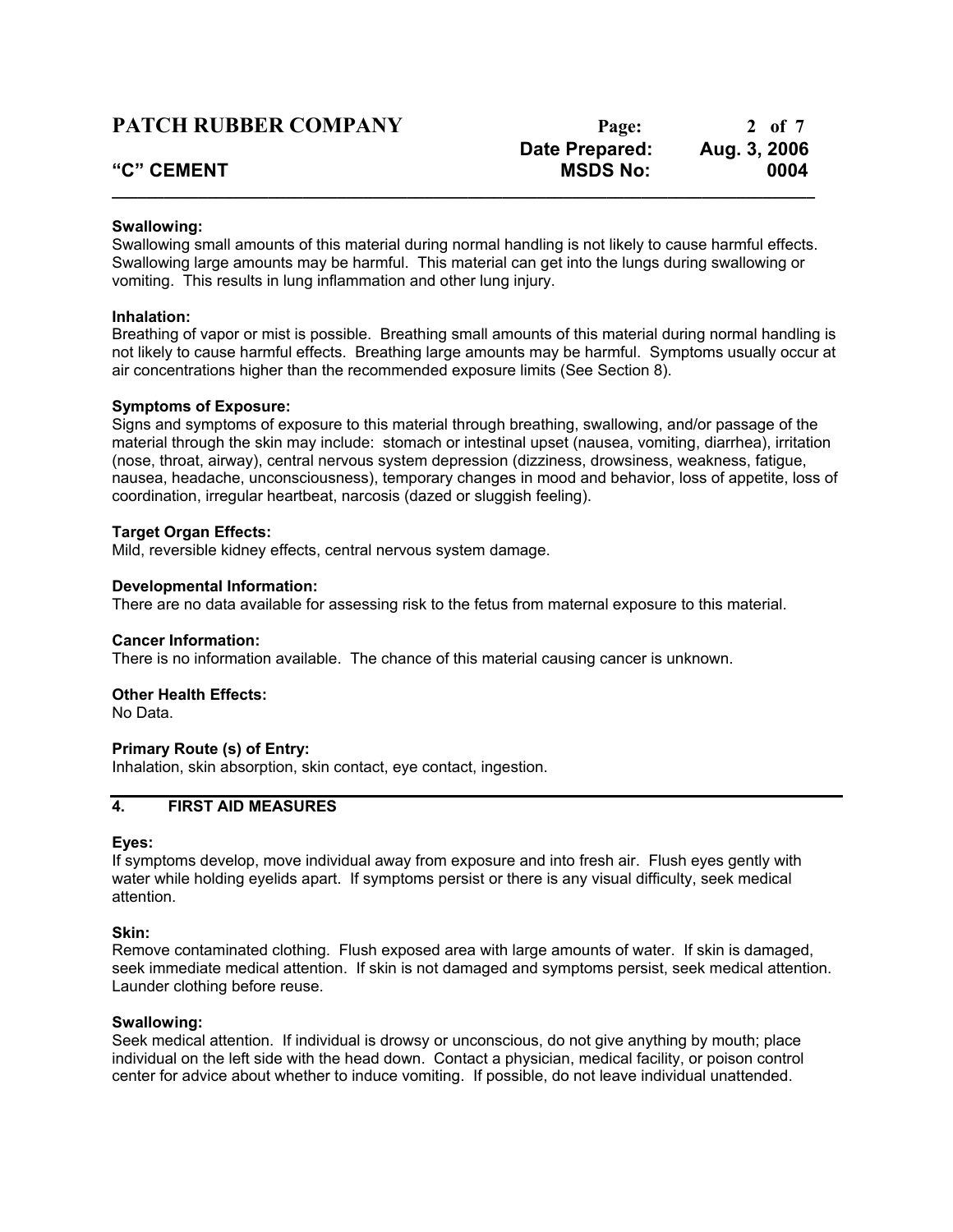| <b>PATCH RUBBER COMPANY</b> | Page:                 | 3 of 7       |
|-----------------------------|-----------------------|--------------|
|                             | <b>Date Prepared:</b> | Aug. 3, 2006 |
| "C" CEMENT                  | <b>MSDS No:</b>       | 0004         |
|                             |                       |              |

#### **Inhalation:**

If symptoms develop, move individual away from exposure and into fresh air. If symptoms persist, seek medical attention. If breathing is difficult, administer oxygen. Keep person warm and quiet; seek immediate medical attention.

#### **Note to Physicians:**

Inhalation of high concentrations of this material, as could occur in enclosed spaces or during deliberate abuse, my be associated with cardiac arrhythmias. Sympathomimetic drugs may initiate cardiac arrhythmias in persons exposed to this material. This material is an aspiration hazard. Potential danger from aspiration must be weighed against possible oral toxicity (See Section 3 – Swallowing) when deciding whether to induce vomiting. Pre-existing disorders of the following organs (or organ systems) may be aggravated by exposure to this material: skin, lung (for example, asthma-like conditions). Individuals with pre-existing heart disorders may be more susceptible to arrhythmias (irregular heartbeats) if exposed to high concentrations of this material.

## **5. FIRE FIGHTING MEASURES**

#### **FIRE Flash Point:**

15F (-10C) TCC

#### **Explosive Limit:**

(for product) Lower 1.1 Upper 6.7%

## **Autoignition Temperature:**

399.0 F (203.8C)

## **Hazardous Products of Combustion:**

May form: carbon dioxide and carbon monoxide, various hydrocarbons.

## **Fire and Explosion Hazards:**

Material is highly volatile and readily gives off vapors, which may travel along the ground or be moved by ventilation and ignited by pilot lights, other flames, sparks, heaters, smoking, electric motors, static discharge, or other ignition sources at locations distant from material handling point. Never use welding or cutting torch on or near drums (even empty) because product (even just residue) can ignite explosively.

#### **Extinguishing Media:**

Regular foam, carbon dioxide, dry chemical.

#### **Fire Fighting Instructions:**

Wear a self-contained breathing apparatus with a full-face piece operated in the positive pressure demand mode with appropriate turnout gear and chemical resistant personal protective equipment. Refer to the personal protective equipment section of this MSDS.

**NFPA Rating:** Health - 1 Flammability - 3 Reactivity - 0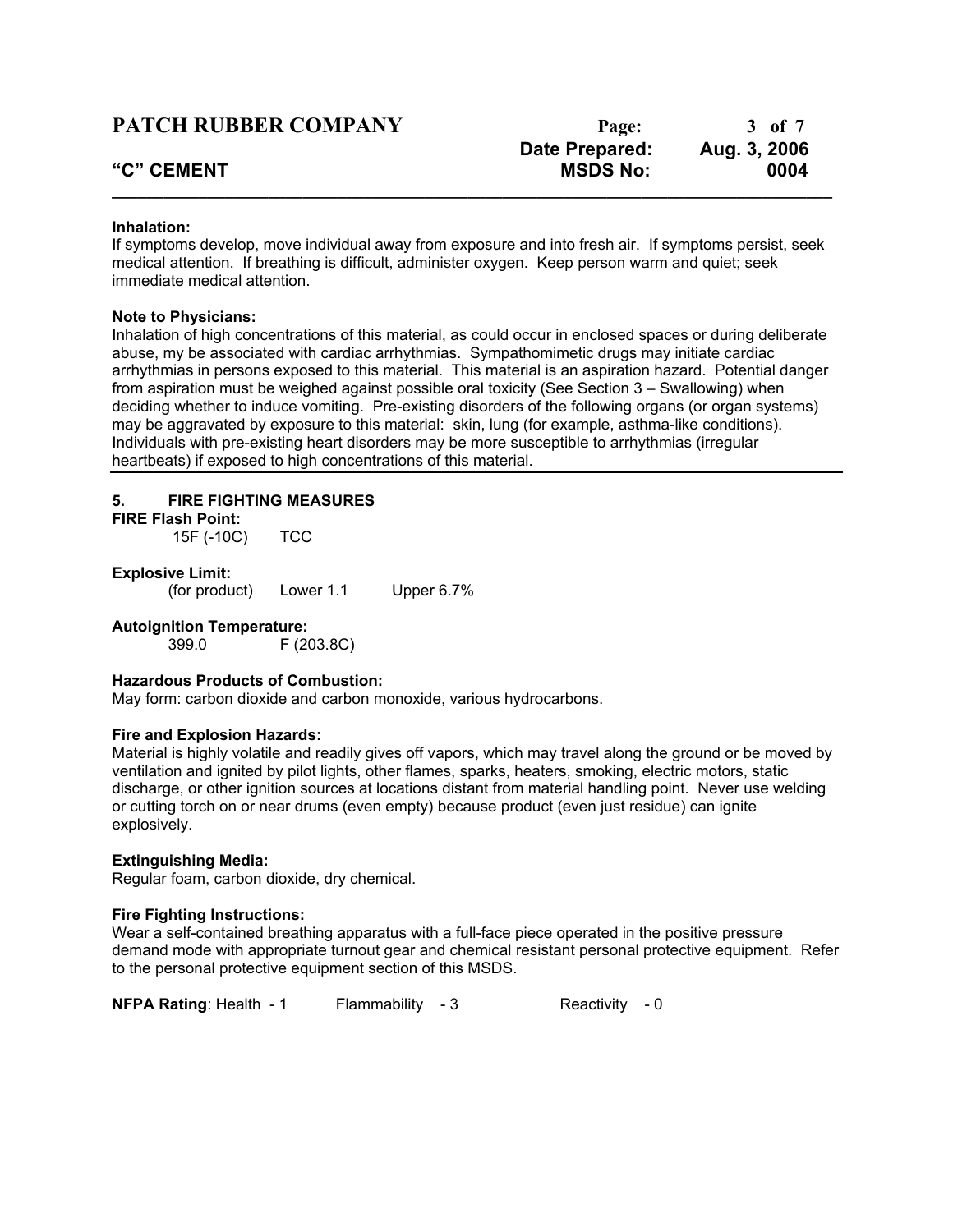## **PATCH RUBBER COMPANY** Page: 4 of 7

## **6. ACCIDENTAL RELEASE MEASURES**

## **Small Spill:**

Absorb liquid on vermiculite, floor absorbent or other absorbent material.

## **Large Spill:**

Eliminate all ignition sources (flares, flames including pilot lights, electrical sparks). Persons not wearing protective equipment should be excluded from area of spill until clean up has been completed. Stop spill at source. Prevent from entering drains, sewers, streams or other bodies of water. Prevent from spreading. If runoff occurs, notify authorities as required. Pump or vacuum transfer-spilled product to clean containers for recovery. Absorb unrecoverable product. Transfer contaminated absorbent, soil and other materials to containers for disposal. Prevent run-off to sewers, streams or other bodies of water. If run-off occurs, notify proper authorities as required, that a spill has occurred.

**\_\_\_\_\_\_\_\_\_\_\_\_\_\_\_\_\_\_\_\_\_\_\_\_\_\_\_\_\_\_\_\_\_\_\_\_\_\_\_\_\_\_\_\_\_\_\_\_\_\_\_\_\_\_\_\_\_\_\_\_\_\_\_\_\_\_\_\_\_\_\_\_\_\_\_\_\_\_\_\_\_**

## **7. HANDLING AND STORAGE**

## **Handling:**

Containers of this material may be hazardous when emptied. Since emptied containers retain product residues (vapor, liquid, and/or solid), all hazard precautions given in the data sheet must be observed. All five-gallon pails and larger metal containers, including tank cars and tank trucks, should be grounded and/or bonded when material is transferred. Hydrocarbon solvents are basically non-conductors of electricity and can become electrostatic ally charged during mixing, filtering or pumping at high flow rates. If this charge reaches a sufficiently high level, sparks can form that may ignite the vapors of flammable liquids. **WARNING:** Sudden release of hot organic chemical vapors or mists from process equipment operating at elevated temperature and pressure, or sudden ingress of air into vacuum equipment, may result in ignitions without the presence of obvious ignition sources. Published "autoignition" or "ignition" temperature values cannot be treated as safe operating temperatures in chemical processes without analysis of the actual process conditions. Any use of this product in elevated temperature processes should be thoroughly evaluated to establish and maintain safe operating conditions.

## **8. EXPOSURE CONTROLS/PERSONAL PROTECTION**

## **Eye Protection:**

Chemical splash goggles in compliance with OSHA regulations are advised; however, OSHA regulations also permit other type safety glasses. Consult your safety representative.

## **Skin Protection:**

Wear resistant gloves (consult your safety equipment supplier). To prevent repeated or prolonged skin contact, wear impervious clothing and boots….

## **Respiratory Protections:**

If working exposure limit(s) of product or any component is exceeded (see exposure guidelines), a NIOSH/MSHA approved air supplied respirator is advised in absence of proper environmental control. OSHA regulations also permit other NIOSH/MSHA respirators (negative pressure type) under specified conditions (see your industrial hygienist). Engineering or administrative controls should be implemented to reduce exposure.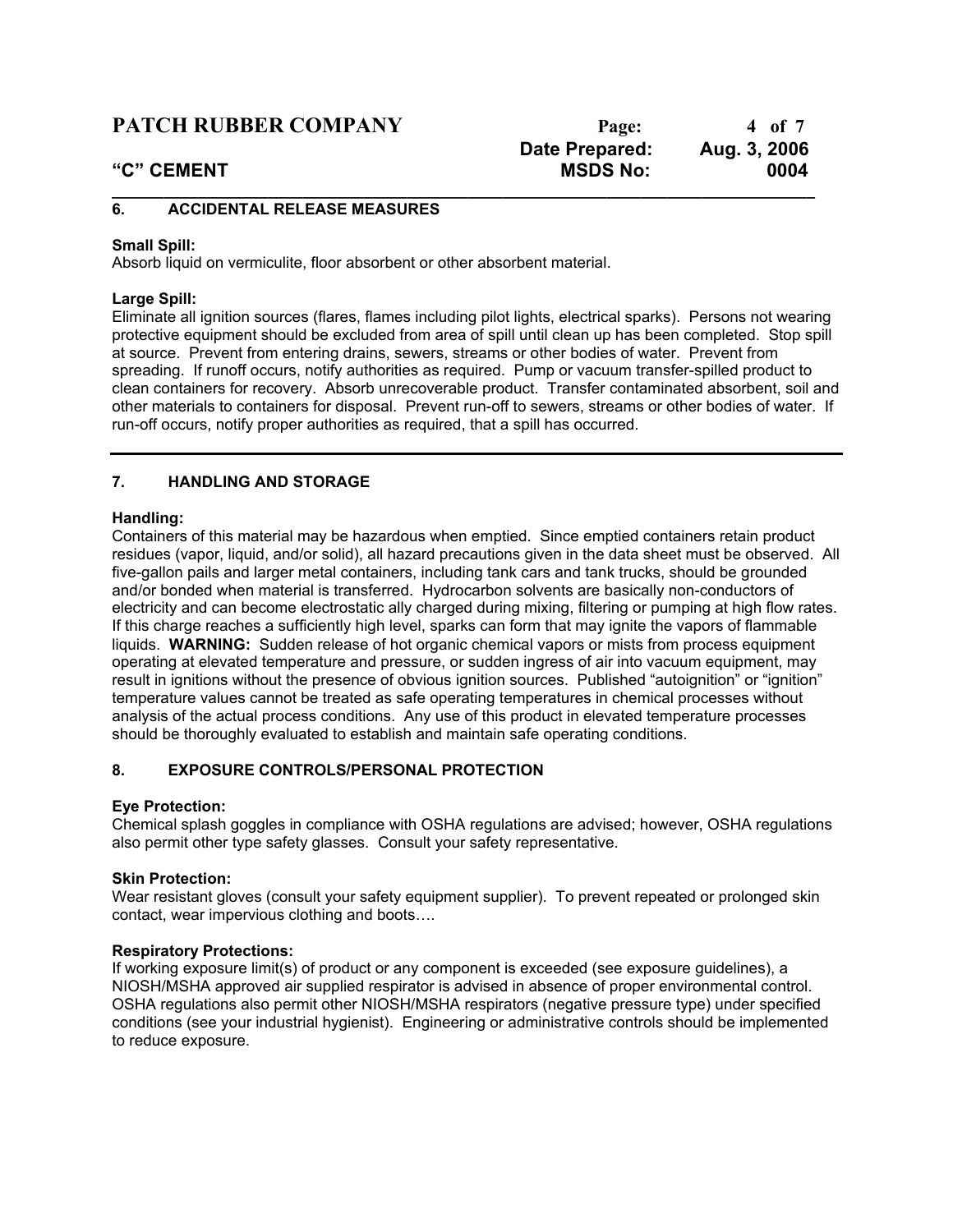## **PATCH RUBBER COMPANY** Page: 5 of 7

# **Date Prepared: Aug. 3, 2006 "C" CEMENT MSDS No: 0004 \_\_\_\_\_\_\_\_\_\_\_\_\_\_\_\_\_\_\_\_\_\_\_\_\_\_\_\_\_\_\_\_\_\_\_\_\_\_\_\_\_\_\_\_\_\_\_\_\_\_\_\_\_\_\_\_\_\_\_\_\_\_\_\_\_\_\_\_\_\_\_\_\_\_\_\_\_\_\_**

## **Engineering Controls:**

Provide sufficient mechanical (general and/or local exhaust) ventilation to maintain exposure below  $TLV(s)$ .

## **Exposure Guidelines:**

Component

**HEPTANE (142-82-5)** CARBON BLACK (1333-86-4)

OSHA VPEL 400.00 ppm – TWA  $\overline{ACGH}$  3.5 MG/M<sup>3</sup> - TWA OSHA VPEL 500.00 ppm – STEL ACGIH TLV 400.00 ppm – TWA ACGIH TLV 500.00 ppm – STEL

## **9. PHYSICAL AND CHEMICAL PROPERTIES**

**Boiling Point:** (for product) 200.0 F (93.3 C) @ 760 mmHg

**Vapor Pressure:** (for product) 40.000 mmHg @ 68.00 F

**Specific Vapor Density: 3.500 @ Air = 1**

**Specific Gravity:** .0.77

**Liquid Density: 6.43** lbs/gal.

**Percent Volatiles: 60**

**Volatile Organic Compounds (VOC):** 495 g/l

**Evaporation Rate:** 2.80 (Butyl Acetate)

Appearance: Black

State: Liquid

**Odor:** Light Hydrocarbon

**Solubility in Water:** Negligible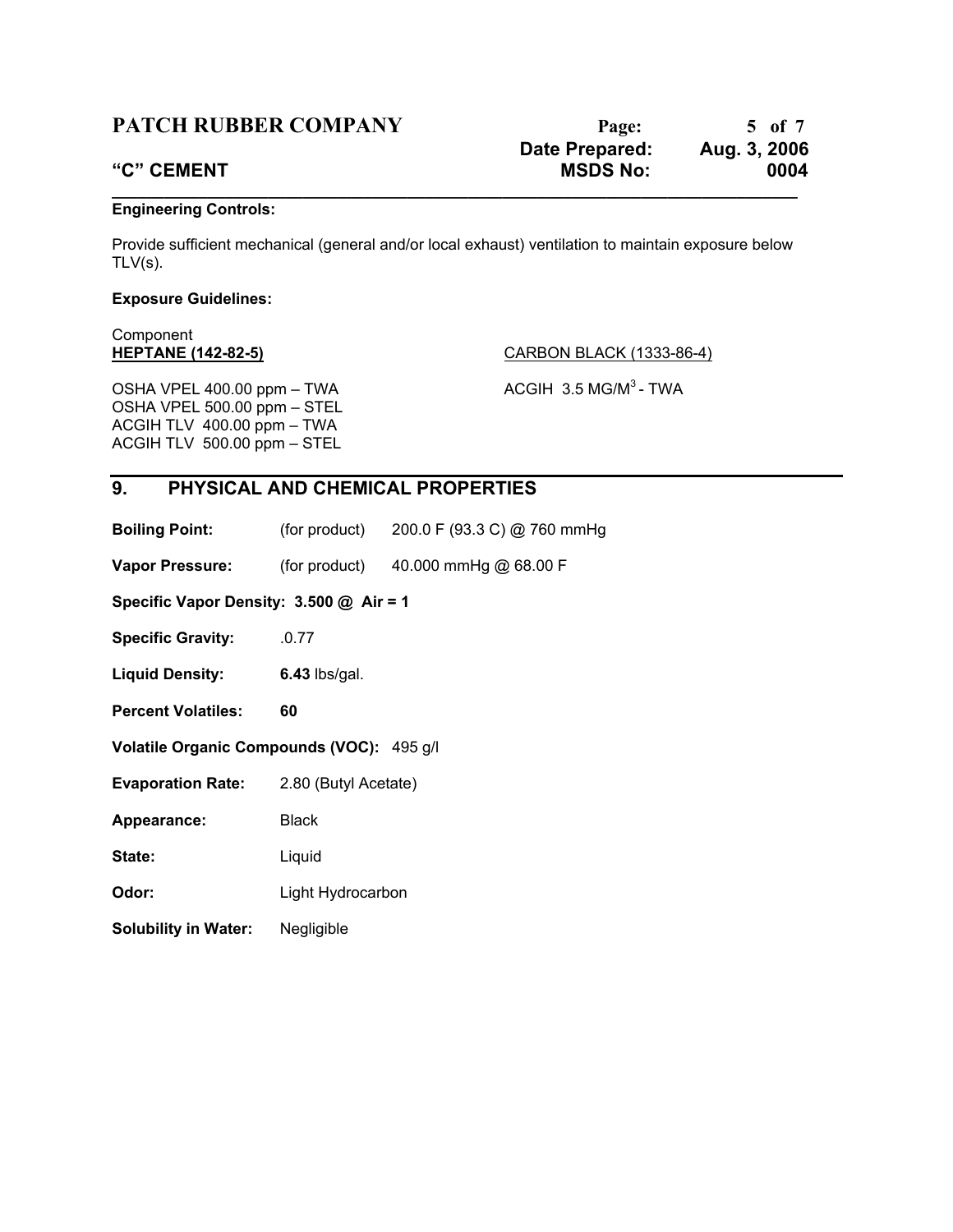| <b>PATCH RUBBER COMPANY</b>                                                                                            | Page:                             | 6 of 7               |
|------------------------------------------------------------------------------------------------------------------------|-----------------------------------|----------------------|
| "C" CEMENT                                                                                                             | Date Prepared:<br><b>MSDS No:</b> | Aug. 3, 2006<br>0004 |
| 10.<br><b>STABILITY AND REACTIVITY</b><br>Hazardous Polymerization: Product will not undergo hazardous polymerization. |                                   |                      |
| Hazardous Decomposition: May form: carbon dioxide & carbon monoxide, various hydrocarbons.                             |                                   |                      |

**Chemical Stability:** Stable

**Incompatibility: Avoid contact with: strong oxidizing agents.** 

## **11. TOXICOLOGICAL INFORMATION** (No data)

**12. ECOLOGICAL INFORMATION** (No Data)

## **13. DISPOSAL CONSIDERATION**

**Waste Management Information:**

Dispose of in accordance with all applicable local, state and federal regulations.

## **14. TRANSPORT INFORMATION**

**DOT Information – 49 CFR 172.101 DOT Description: "C" Cement 80802377, 80805238, 80806201** Adhesive UN1133 PG11 **3**

**RQ (Reportable Quantity) – 49 CFR 172.101** (Not Applicable)

#### **\_ 15. REGULATORY INFORMATION:**

## **US Federal Regulations**

 **TSCA (Toxic Substances Control Act) Status**

TSCA (United States) The intentional ingredients of this product as listed.

**CERCLA RQ – 40 CFR 402.4 (a)** None Listed

**SARA 302 Components – 40 CFR 355 Appendix A** (None)

**Section 311/312 Hazard Class – 40 CFR 370.2 Immediate (**X**) Delayed (**X) **Fire (**X**) Reactivity ( ) Sudden Release of Pressure ( )**

**\_\_\_\_\_\_\_\_\_\_\_\_\_\_\_\_\_\_\_\_\_\_\_\_\_\_\_\_\_\_\_\_\_\_\_\_\_\_\_\_\_\_\_\_\_\_\_\_\_\_\_\_\_\_\_\_\_\_\_\_\_\_\_\_\_\_\_\_\_\_\_\_\_\_\_\_\_\_\_\_\_\_\_**

**SARA 313 Components – 40 CFR 372.65** (None)